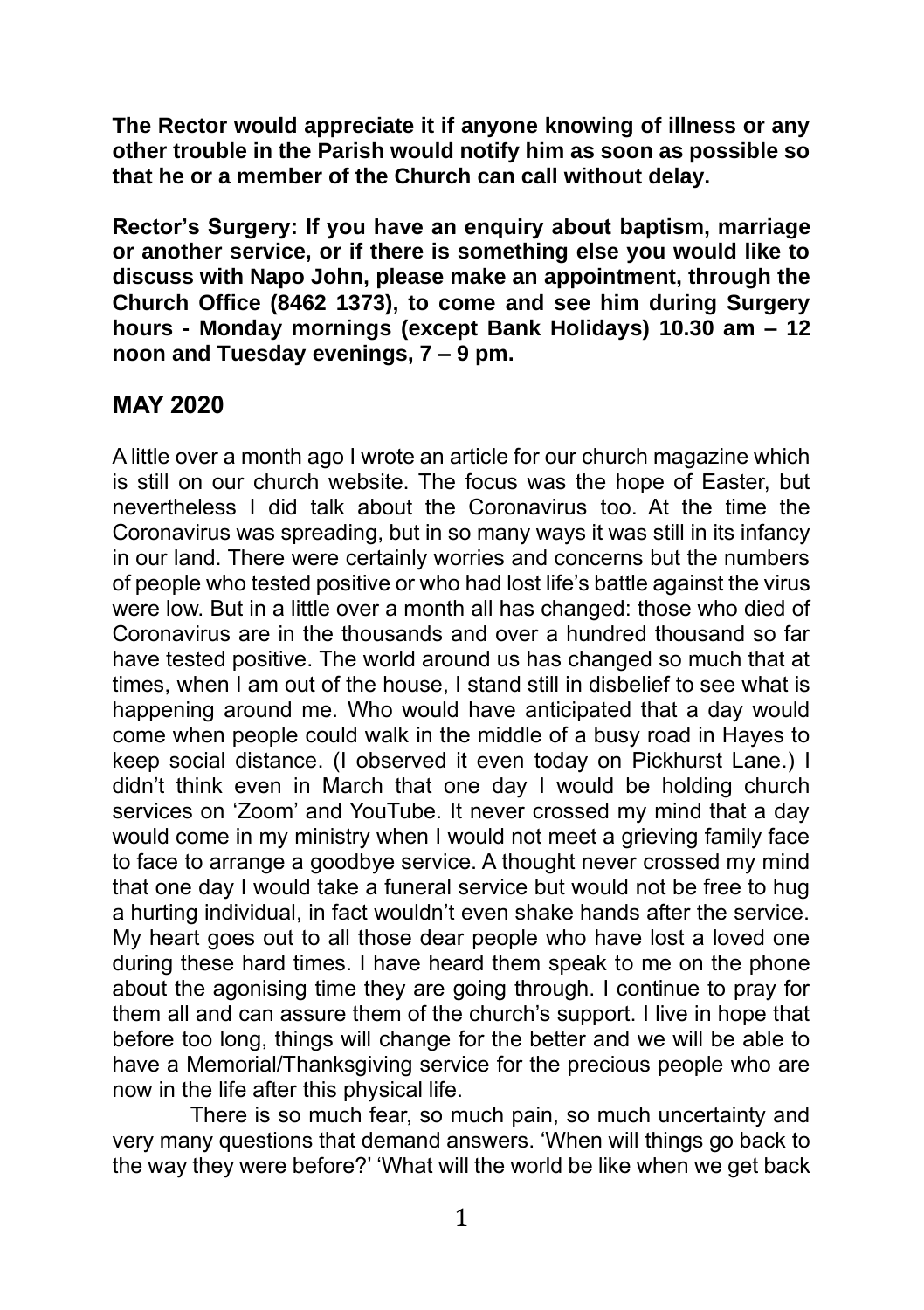to normal life?' And very many similar questions. Has anyone got any answers? I would say only that God knows what kind of a world we will wake up to when the present crisis is over.

Yet in the middle of all the agony, fear and uncertainty I think many among us have observed some amazing things happen and have come across some awesome people. At the start of the lockdown in one of my Facebook messages I mentioned how very many people in our community are proving to be truly good neighbours. I thank God the same spirit exists even today in our community. I have observed young mothers leaving their little ones and doing shopping or fetching medicines for their neighbour. I saw it happen even today  $(20<sup>th</sup>$  April). Before the Coronavirus I used to hear a lot about how individuals in our society have become so obsessed with the 'self'. But today I can't thank God enough that there is so much goodness out there. May God give us the grace to continue to see Christ in each other now when times are hard and even when life will get back to normal. And who can forget Captain Tom Moore? What an inspiration Captain Moore has been to so many in our society.

How about the fear of the future that looks so uncertain? I believe life after the virus may be even tougher for some. How many jobs will be lost by the end of the year? How many businesses will have folded by the end of 2020? How about the housing market? A few days ago, I was gripped with this fear for some young families. I started to pray and I believe the Lord gave me a message from the Bible. Those verses were posted on Facebook. One verse, especially, I felt to be very encouraging: 'For the mountains may depart and the hills be removed, but my steadfast love shall not depart from you, and my covenant of peace shall not be removed, says the LORD, who has compassion on you.' (Isaiah 54:10).

We celebrated the day of Christ Jesus' resurrection a couple of weeks ago. When Christ came back to life again over two thousand years ago, he met with his frightened disciples. We read in the gospel accounts that the first thing Jesus said to them was, 'Peace be with you.' In Christ, God has made a covenant of peace with us. Indeed, we do suffer today, but in Christ Jesus this too shall pass and we will live to see God's goodness in our land. That is my faith, that is my hope in Christ by which I live! Stay safe, stay blessed.

Always yours in Christ

**Napo**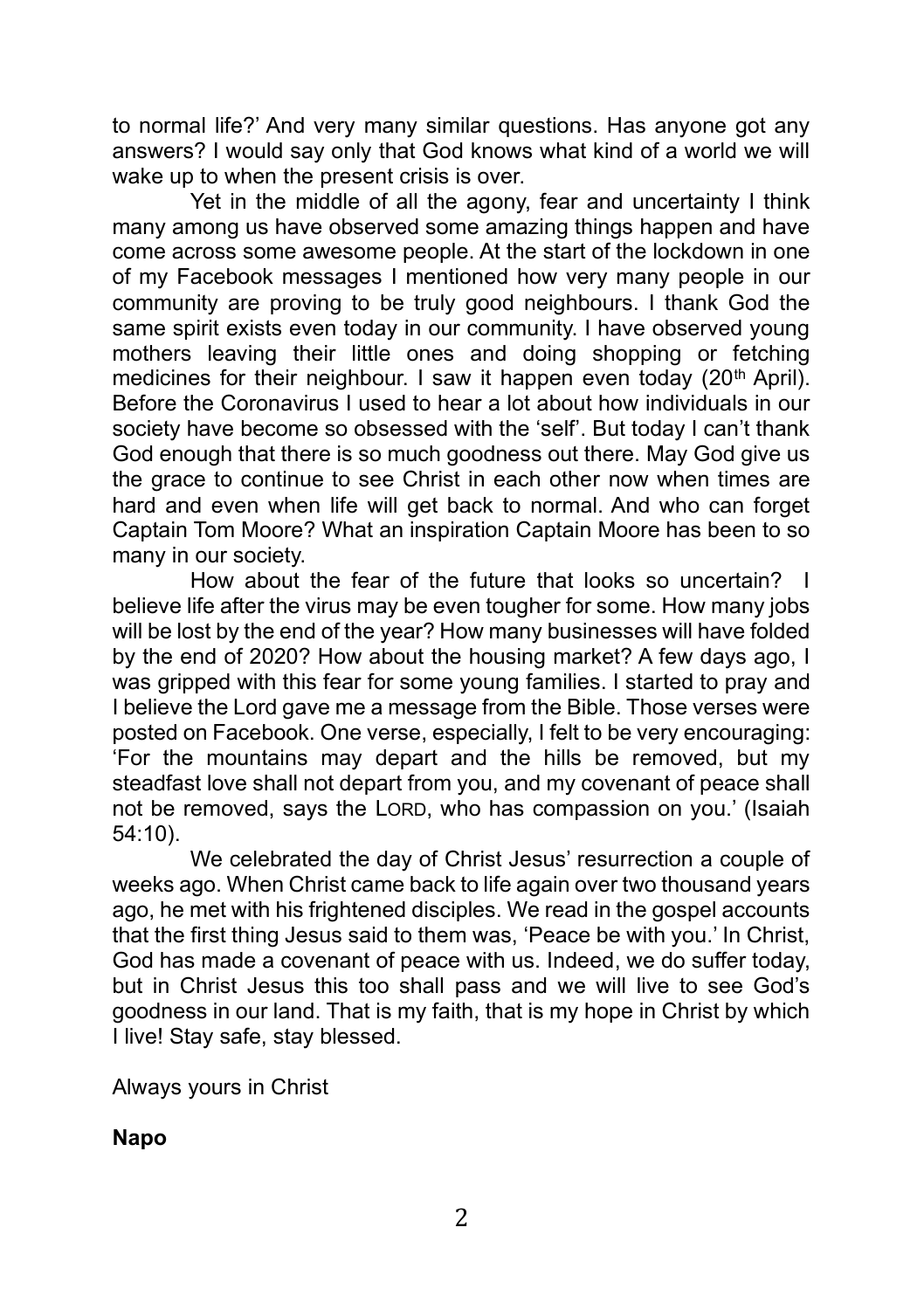# **BROMLEY CHRISTIAN AID GROUP**



Due to the Coronavirus Pandemic the house-to-house collection for Christian Aid Week this May has had to be cancelled. Our Lent Soup Lunches also had to be cancelled after two weeks.

Christian Aid have a Coronavirus Emergency Appeal. Right now, as this virus continues to spread globally, over 850,000 Rohingya refugees living in over-crowded camps in Cox's Bazar are at serious risk.

Across the world, they are responding with their local partners, including faith leaders to reach the most vulnerable communities with urgent health messages to keep people safe, drawing on their experience in combating the Ebola crisis.

They are helping to inform people about the dangers, provide hygiene and hand washing training and ensuring that health facilities in camps have spaces for people who have contracted the virus. But they need to do more

Please give a gift, whatever you can afford, to support this vital, life-saving work.

Due to the current circumstances, donations by post take some time to process. If you can please either donate online at caid.org.uk/covid19 or call on **08080 004 004**.

I hope you are keeping well at this time of lockdown.

#### **David Rowedder Bromley Christian Aid Group Organiser**

## **THANKS**

Several people have asked me to express their gratitude for the way the ministry team have adapted at very short notice to the many challenges of providing on-line services, and for the impressive quality of the videos, the Stations of the Cross on Good Friday and the Morning Praise service. It has been very helpful and encouraging to be able to access these services and to feel connected with each other while we are apart. Thanks are due to Napo, Becky and Brenda, and no doubt many others, for their hard work in using technology to enable us to keep worshipping together. We do appreciate it.

#### **Clare Wickert**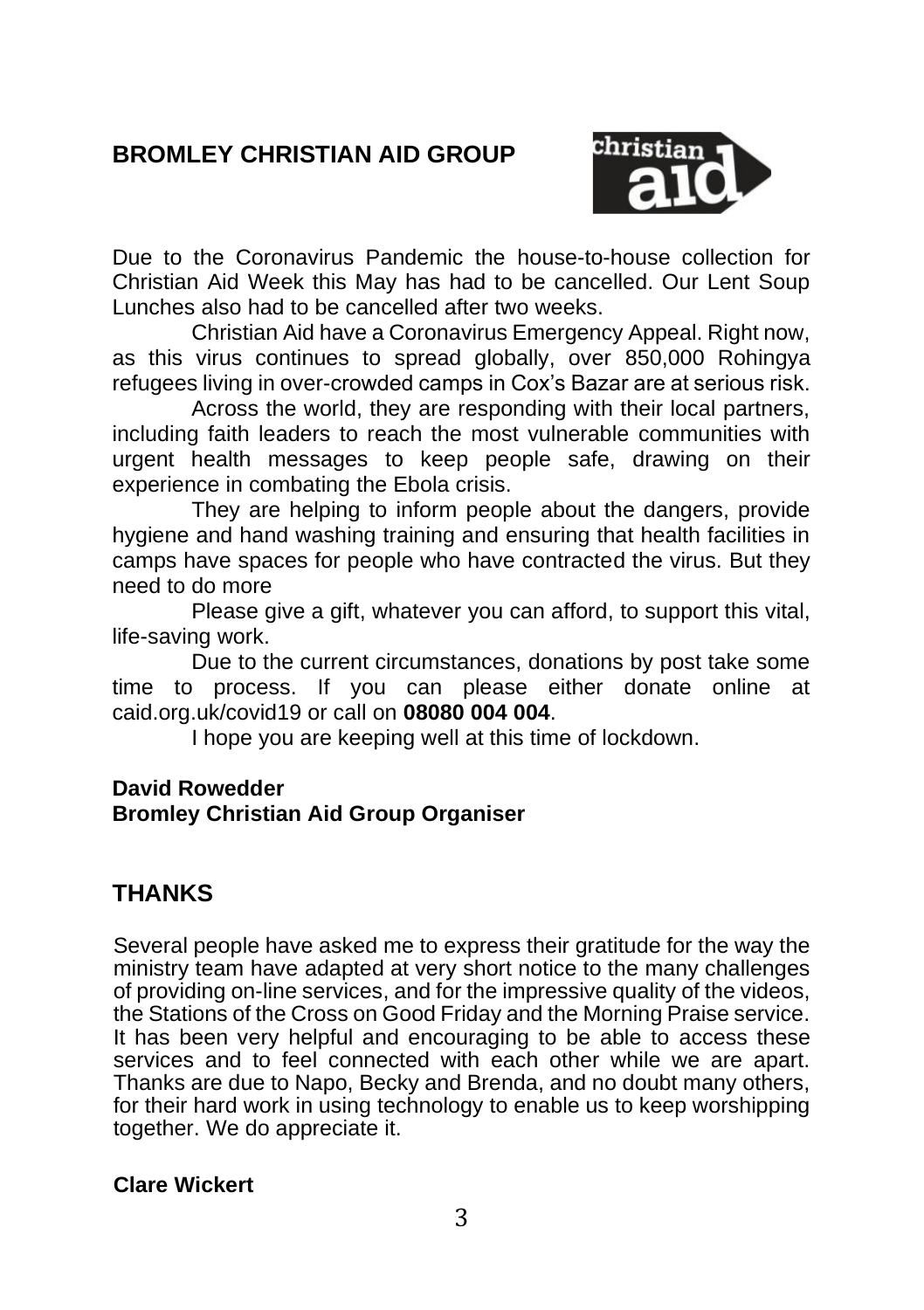## **THE MISSION TO SEAFARERS**

Although it seems most unlikely that we will be able to have our Annual Coffee Morning in May I thought you might like to have an update on what the Mission to Seafarers staff are able to do at the present time. Many of the container ships, which bring so much of our food and goods, have been left stranded with the crews isolated and spending much longer away from their families.

Seafarers' Centres have had to close, along with the transport services that the seafarers rely on. The Mission to Seafarers' overriding priority has been to ensure that the virus is not spread. However, where it is allowed, efforts have been made to continue to provide careful and distanced gangway visitation, together with the delivery of supplies including woolly hats. Towards the end of March the Rotterdam chaplain, suitably garbed etc., was able to visit five crude oil tankers at Vopak Europoort and three container ships at Rotterdam World Gateway but he did not know how long he would be allowed to continue. He reported: *'Those I visited were absolutely delighted … They are anxious but lonely. Many have forgotten about them. All Seafarers' centres and churches have closed. No one wants them, yet we want the goods they transport. One Captain wrote to me this morning, saying: "thank you for coming on board in such difficult times." When I go on board, my purpose is to say thank you, you've not been forgotten, we love you and so does Jesus.*'

Other examples can be found on the Mission to Seafarers' website, such as the way in which sim cards and other essentials required on board were pulled up from the Mission's boat to the deck via a rope and basket. Support has also been offered for the crews left on cruise ships when passengers have been taken off and they are having long waits for their employers to arrange flights home for them. Similar examples can be found all over the world wherever the Mission to Seafarers operates.

One exciting development is the use of a new digital 'Chat to a Chaplain' helpline launched at the end of April. Help is also continuing through the Family Support programme to provide news and aid to families at home where contact hasn't been able to be made directly by seafarers on the ships.

It is all a reminder of how much we rely on the work of seafarers, something we hope we will be in a position to remember at a later date on a Sea Sunday.

#### **Jean Wilson**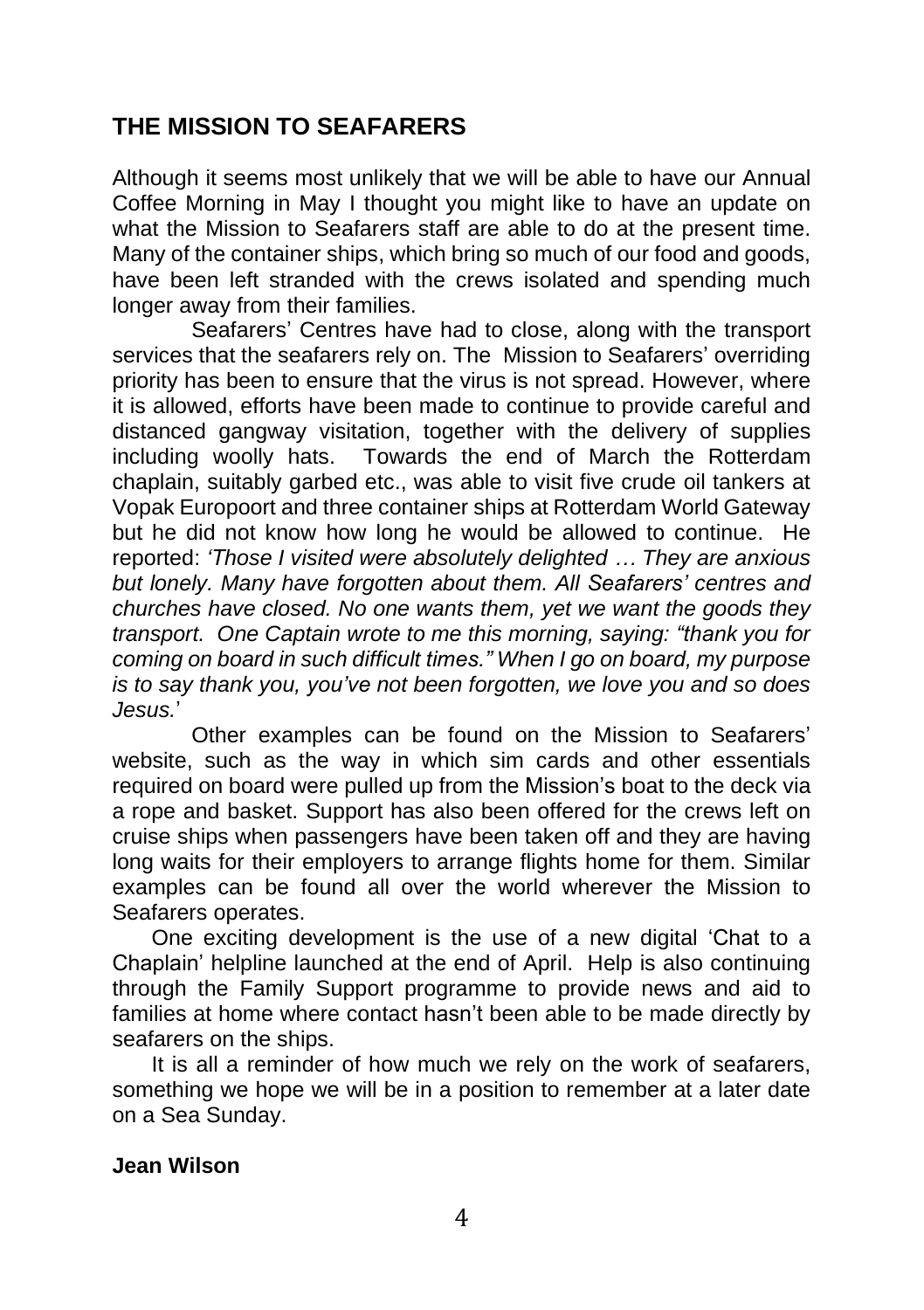

I hope and pray that you and your families are well at this difficult time. Yes, these are strange times! The days are long and we have accepted that no visitors or activities outside our homes are now core parts of all our lives. I wrote to you all at the beginning of lockdown and have since spoken to many of you on the phone. It's at times like this that the 'Dunkirk spirit' kicks in! I am well and count myself very lucky and privileged to be comfortable in my home and garden, but it is not easy for anyone. How quickly and unexpectedly everything has changed. In just in a matter of weeks we have a new norm.

I am sure that you are using various methods to stay in touch with family, other members and friends. It is important that we do stay in touch and support one another. We were sorry to hear that Jean Thody was admitted to hospital with cellulitis but I am delighted to report that she is home again.

For those of you on Facebook, Midday Prayers are led by MSH staff every noon. The Mothers' Union website has resources for use during this time. [https://www.mothersunion.org/resources-support-us](https://www.mothersunion.org/resources-support-us-challenging-time)[challenging-time](https://www.mothersunion.org/resources-support-us-challenging-time)

Especially for those not on line, the Province of Canterbury has launched the Daily Hope Prayer Line. I have been asked to make sure my members are aware of it. – *See p6.*

During these unprecedented times Mothers' Union is not immune to the financial impact of COVID-19. To ensure MU can continue to serve families, support communities and show God's love, just as we have done for almost 150 years, they have launched an Urgent Appeal. As members you will have received a letter asking for financial help for the Central Mothers' Union and I urge you to think positively about donating.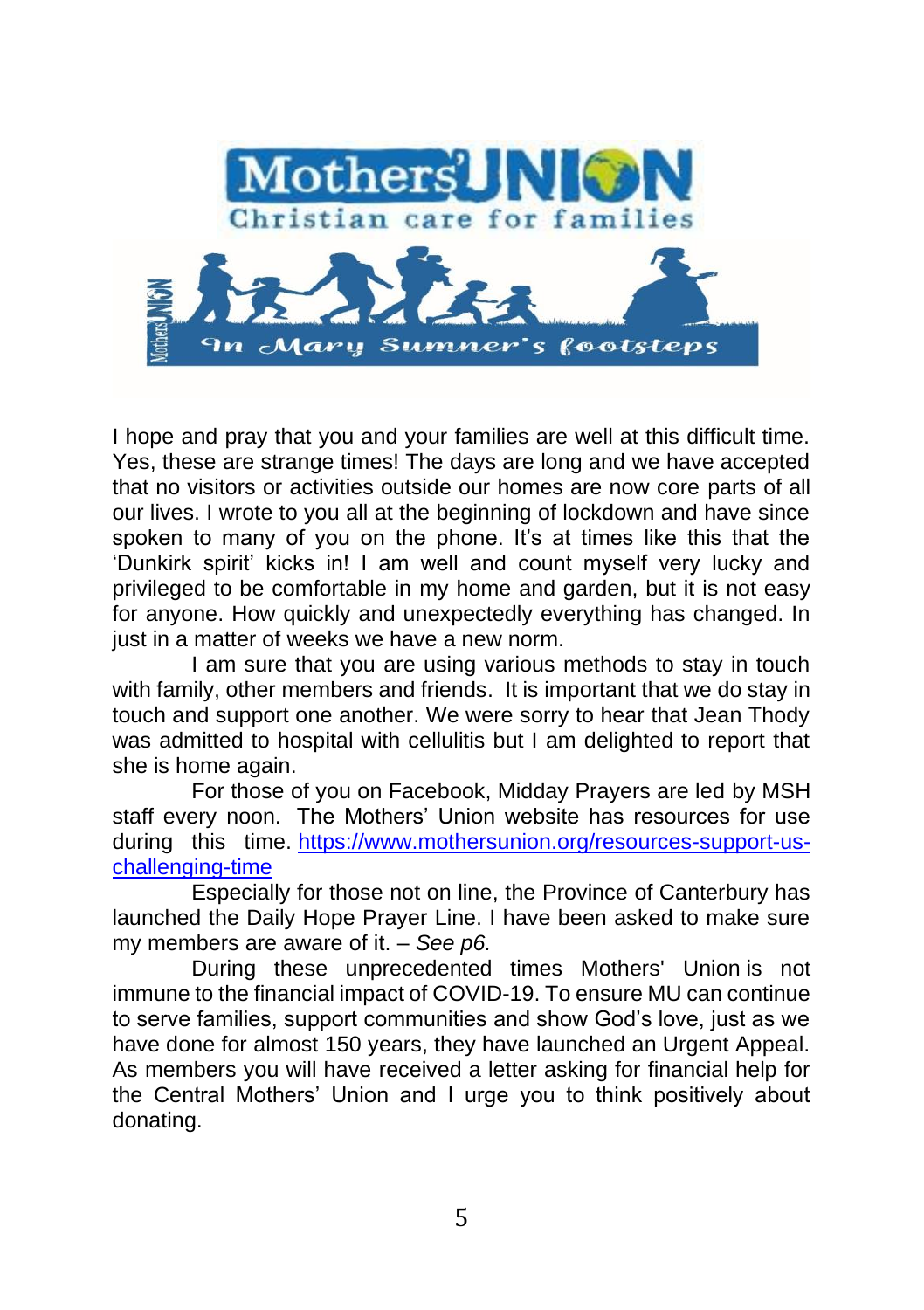If any member would like to knit some ear savers for the NHS please see instructions listed on p7. I will send them to the relevant place for distribution.

At this time, we are called as members of the Mothers' Union to support each other, our churches and our communities by prayer and action. I pray that you all stay safe and well. Thank you to Rev. Napo, Becky, Brenda and team for all the hard work they have done to keep us all in contact by embracing technology and enabling us all to continue our worship and spiritual growth at St Mary's.

If any member is in any sort of need please contact Avril Ashford on 020-8468 7785. I will do what I can to help.

# **Avril Ashford**



A free phone line of hymns, reflections and prayers

The new 'Daily Hopeline' has been launched Sunday 26/04/2020: call free 0800 804 8044

Archbishop Justin Welby answers your call with a short message followed by a choice of options:

Press 1 to listen to hymns we love with a series of short talks based on the well-loved hymn.

Press 2 to listen to a different daily hymn.

Press 3 for the Prayers which are specific for the Coronavirus pandemic.

Press 4 to hear options 5 to 7:

Press 5 to hear a Church of England weekly Service.

Press 6 to join in with traditional Morning and Evening Prayers.

Press 7 to hear the latest Government advice on the Coronavirus pandemic.

Press 0 to hear the first menu.

#### **Please share this information widely, particularly to those without the internet.**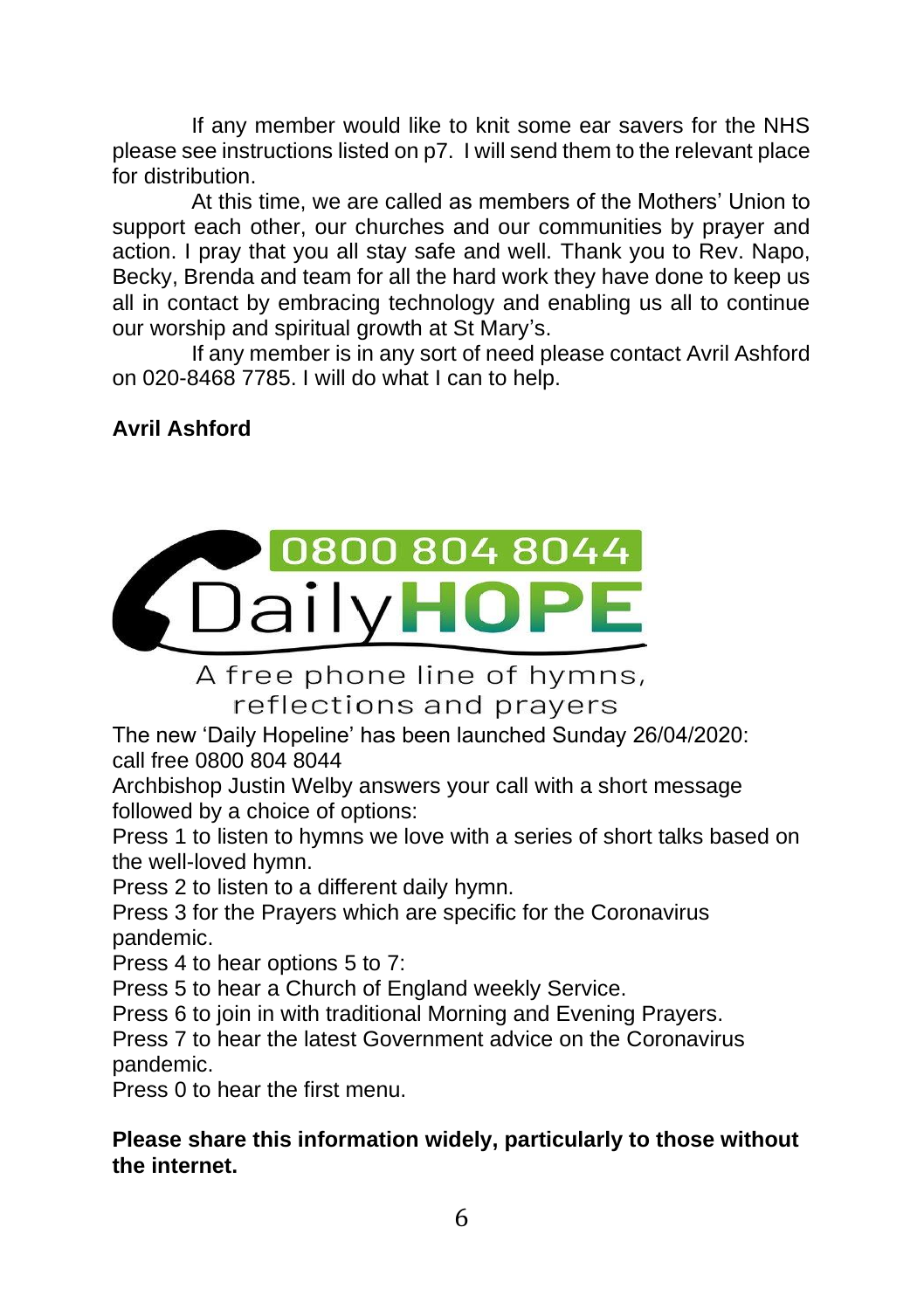# **EAR SAVERS FOR THE NHS**

The elastic loops on the PPE masks are making ears very sore and this band takes the pressure off whilst holding the mask in position.

**Double knit: use 2 strands together If using Chunky knit: use 1 strand. Suggest size 8 needles. (4mm) Doesn't matter what colour or that the buttons may not match. Cast on 20 sts, knit 6 rows; cast off. you should have a strip of knitting approx. 4" x 1" (give or take 1/2") A button approx 20 cms in diameter is then stitched to either end of this strip.**

**This could also be done in crochet.**

The Ear Savers are used across the back of the head, the buttons are used to hook the elastic loops which normally fits around the ear to hold the PPE masks in position.

When completed please contact **Avril Ashford 0208 468 7785**.

## **QUESTIONS FOR CONSIDERATION**

Members of St Mary's congregation were recently asked to reflect on the following questions. If readers have any thoughts about any of these matters, do email the editor (address on p.13) and we will include a selection of responses in next month's magazine.

- 1. The closure of churches has affected the way we all worship. How have you dealt with this change? Are there any ideas or resources that you would recommend?
- 2. How can we be good Christians/good neighbours in a time of lockdown?
- 3. What have you learnt about your faith from this experience?
- 4. What habits have you developed to help you deal with isolation/uncertainty?
- 5. Are there any blessings that have come out of this difficult time?
- 6. Are there any changes in your spiritual life that you would like to carry forward into the future beyond Covid19?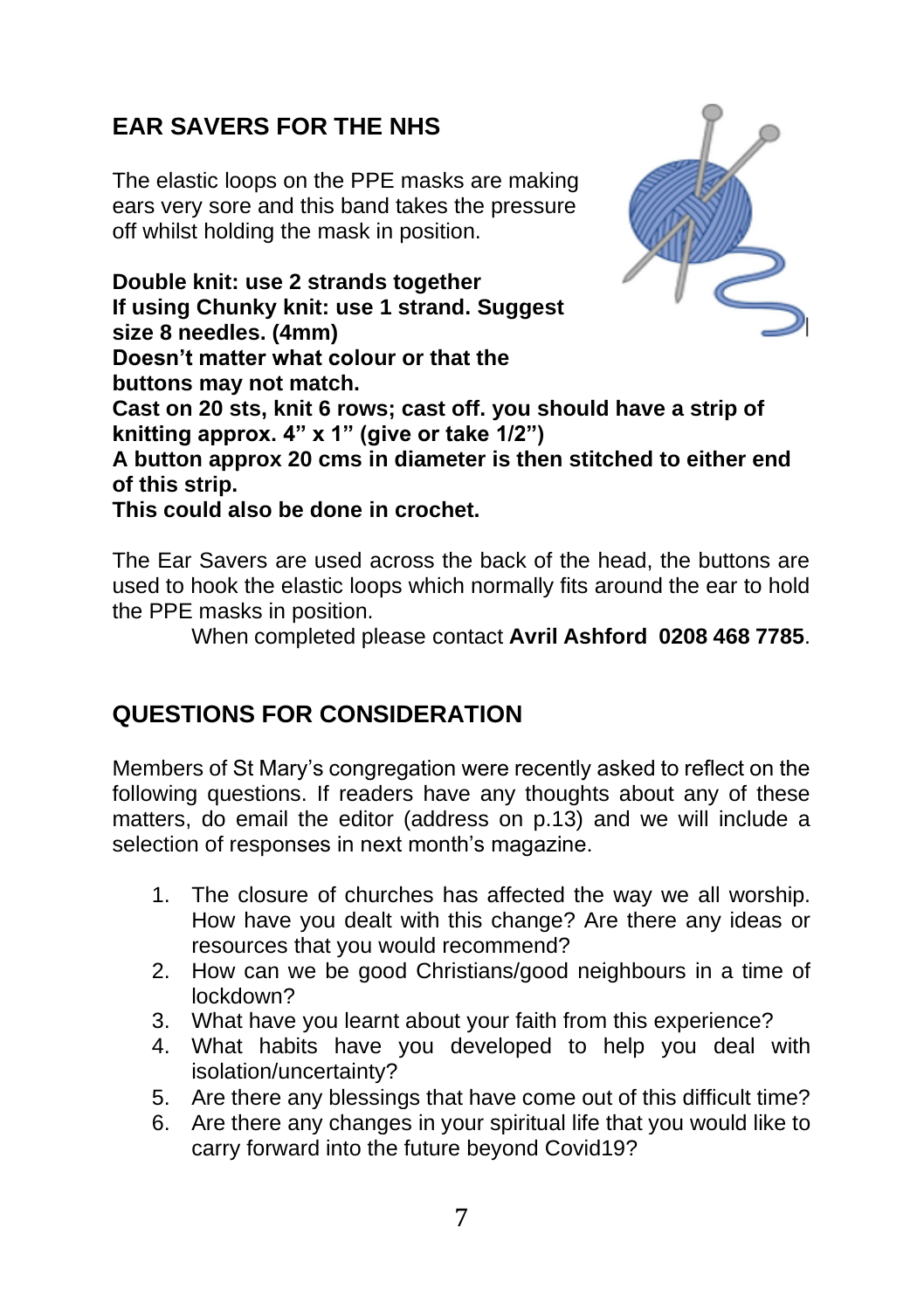# **ST. MARY'S CHURCH DIARY MAY 2020**

As you will be aware, no public gatherings including Public Worship or Events will be allowed to take place in any Church of England churches including St Mary the Virgin, Hayes until further notice.

### **Sunday May 3rd**

**8am** Holy Communion Service via Zoom A Message uploaded to Facebook and YouTube **6.30pm** Holy Communion Service via Zoom

### **Sunday May 10th**

**8am** Holy Communion Service via Zoom **10.30am** Holy Communion "Pre-recorded as Live" Service on YouTube A Message uploaded to Facebook and YouTube

#### **Sunday May 17th**

**8am** Holy Communion Service via Zoom A Message uploaded to Facebook and YouTube

### **Sunday May 24th**

**8am** Holy Communion Service via Zoom **10.30am** Morning Praise "Pre-recorded as Live" Service on YouTube A Message uploaded to Facebook and YouTube

### **Sunday May 31st**

**8am** Holy Communion via Zoom A Message uploaded to Facebook and YouTube

Follow the link below to the St Mary's YouTube channel where you will find our pre-recorded services.

[https://www.youtube.com/channel/UCo7KNHYfOiKm95VXy](https://www.youtube.com/channel/UCo7KNHYfOiKm95VXyQdFg6g) [QdFg6g](https://www.youtube.com/channel/UCo7KNHYfOiKm95VXyQdFg6g)

If you would like to join a Zoom service please email the church office at [info@stmaryshayeskent.co.uk](mailto:info@stmaryshayeskent.co.uk)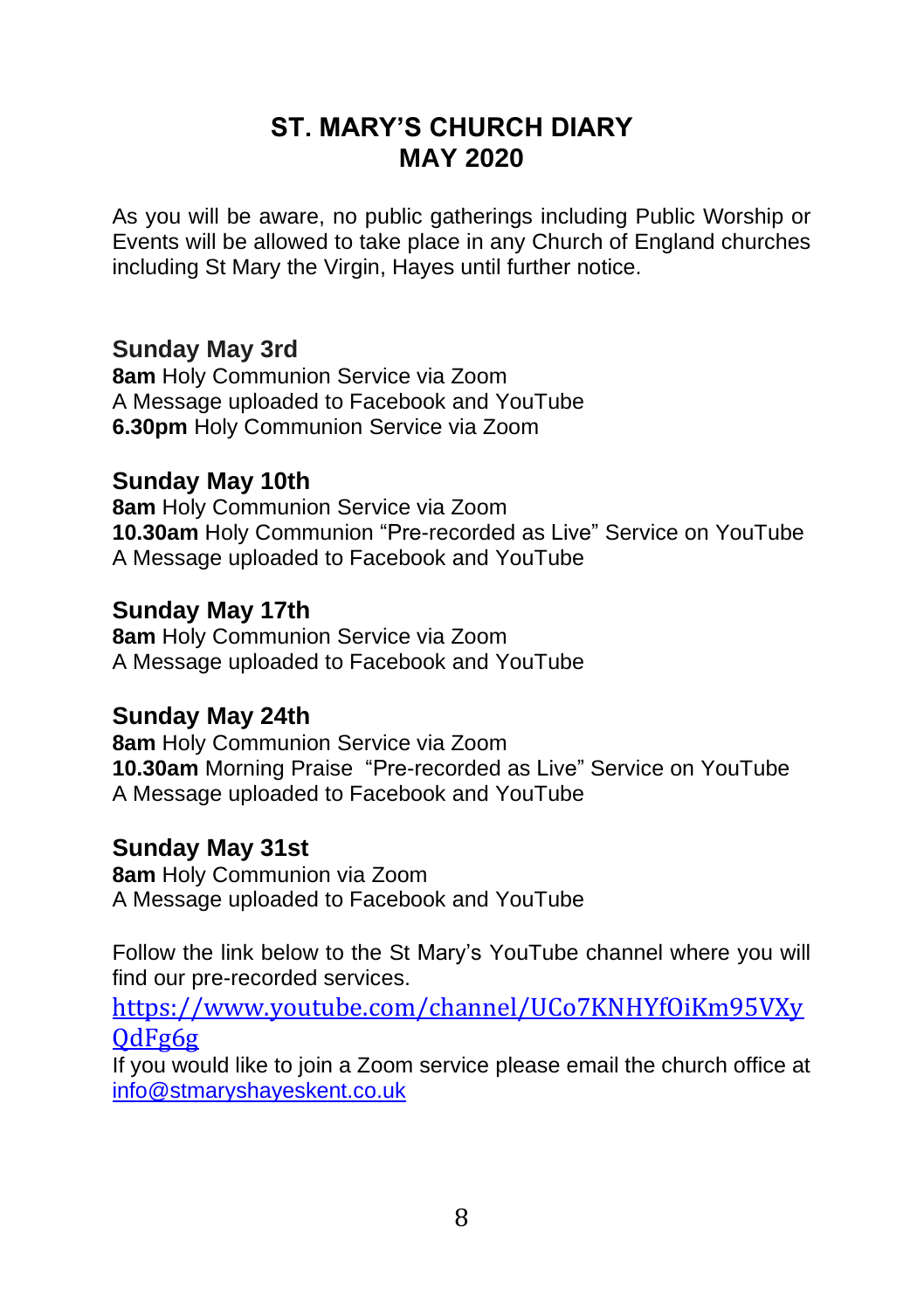## **HAYES MEN'S FELLOWSHIP**

"Staycation" became a popular description in earlier years for the choice of holidaying in the UK rather than farther afield where political or terrorist events might disrupt plans and enjoyment. Now in our lock-down environment we are compelled to "Stay at Home" – literally in our homes! How to cope with social distancing and self-isolation? While avoiding the spread of coronavirus, we all face the challenge of retaining our physical and mental health.

One way is to embrace the connective possibilities available through technology. In the Fellowship we are assuring our members that they are not forgotten while face-to-face meetings are not possible. Our Committee is available for friendly chats and their phone numbers are included on Membership Cards.

Although we can't quite stretch to video, in the way that our President Napo is reaching out in church service, prayer and bible study, we continue to publish our monthly Newsletter electronically, alongside an additional mid-month digest of information and activities to bring together the 70% of members who have established e-mail links with me. And the internet provides us with so many opportunities not only to entertain but also to stretch ourselves with plays from the National Theatre or educational talks. We have shared a number of these opportunities with our members. Although a poor substitute for the real talks or outings, our additional mid-month Newsletter includes a write up on the activities we have cancelled so far:-

• For the Bletchley Park outing we have included an explanation of the role it played in the war and the people who served there. Seeing the German Enigma machine would have been a priority.



• For our Motor Sport 1894 -1939 talk, a very broad topic, our Newsletter focussed on the role played by the Brooklands Motor Racing Circuit in that period with racers like Count Zborowski in Chitty Bang Bang 1.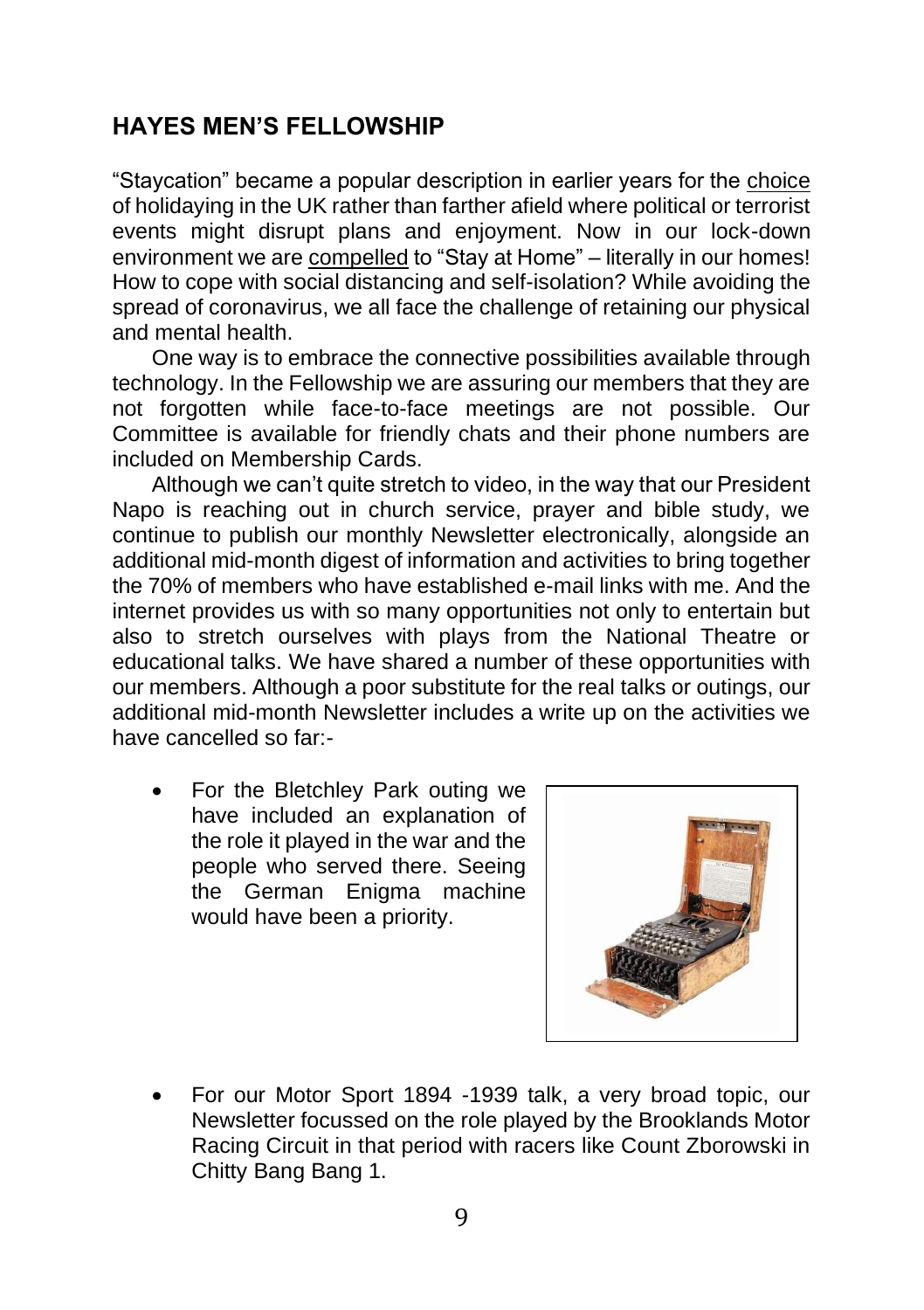

It is regretted that, so far, we have had to cancel or postpone all our activities planned for April, May and June. That's the 12 weeks envisaged under Government restrictions for "vulnerable" people, which neatly describes all our members who are (well) over the age of 70 and some with particular health conditions.

In terms of physical health, we must be grateful that we live in an area with so much open space, for those of us who can, to enjoy. You can only admire the perseverance of Elisha Nochomovitz who managed to run a 26-mile marathon on his 23ft balcony during the lockdown in France.

The last event we were able to hold was President's Afternoon in March which we reported on here in our April article. Our speaker then, Jean Wilson, read the report and has provided the following clarifications by e-mail: "The original George was the final name of probably our first Inn in Hayes, 'The Adam & Eve' in existence in 17th century. The Red Cow was at Hayesford not Pickhurst and The Beacon was in the Farleigh Avenue and Bourne Vale area."

The rest of our season to August remains, inevitably, under review. We are already looking ahead to possible events later on and hope the situation will seem clearer by June when the next report should appear in these (electronic) pages.

Meanwhile, keep safe and healthy.

**Allan Evison, Hon. HMF Secretary Contacts: t-020 8402 7416; [e-secretary@hayesmensfellowship.org](mailto:e-secretary@hayesmensfellowship.org)**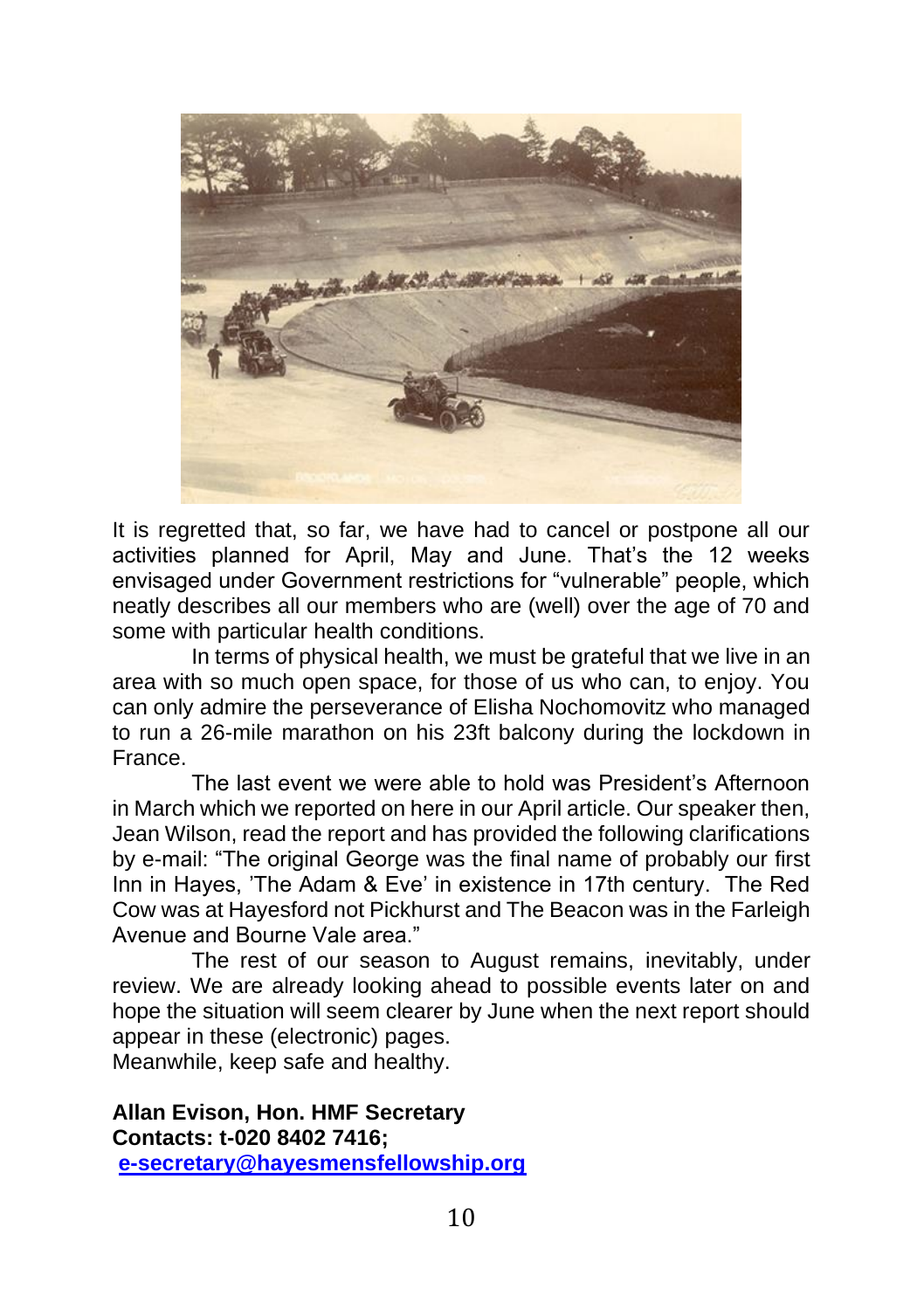# **SAFEGUARDING FOCUS ON DOMESTIC ABUSE**

Sadly, during this period of lockdown the risks to adults and children become greater, due to abuse being more easily hidden. The National Domestic Abuse helpline has seen a 25% increase in calls and online requests for help since lockdown, according to the charity Refuge.

It is vital that victims/survivors of domestic abuse know they are not alone and there is still help available in these challenging times, both online and via the telephone.

If you, or someone you know, requires help there are ways of reaching out for support (see below). It is worth remembering that the household isolation instruction as a result of coronavirus does not apply if you need to leave your home to escape domestic abuse.

Safelives have a guide for victims and survivors of domestic abuse, which includes safety planning. This can be viewed at: safelives.org.uk/staying-safe-during-covid-19-guidance

**Sources of Help:** If you or someone else is in immediate danger please call 999 and ask for the police**.** Silent calls will work if you are not safe to speak – use the **[Silent Solution](https://www.policeconduct.gov.uk/sites/default/files/Documents/research-learning/Silent_solution_guide.pdf)** system and call 999 and then press 55 when prompted.

Freephone 24-hour National Domestic Abuse Helpline: **0808 2000 247**

LGBT+ Domestic Abuse Helpline: **0800 999 428 [help@galop.org.uk](mailto:help@galop.org.uk)**

Men's Advice Line: **0808 801 0327 [info@mensadviceline.org.uk](mailto:info@mensadviceline.org.uk)**

Karma Nirvana, UK Helpline for 'honour'-based abuse and forced marriage: **0800 5999 247**

Victim Support National 24-hour Support line: **0808 1689 111**

**Support if you are worried about hurting someone:** If you are concerned about hurting someone please call the Respect Phoneline for support and help to manage your behaviour: **0808 8024040**

If you would like further information/further links for reading please let me know.

**Clare Scriven, Parish Safeguarding Officer Email: [clare@stmaryshayeskent.co.uk](mailto:clare@stmaryshayeskent.co.uk)**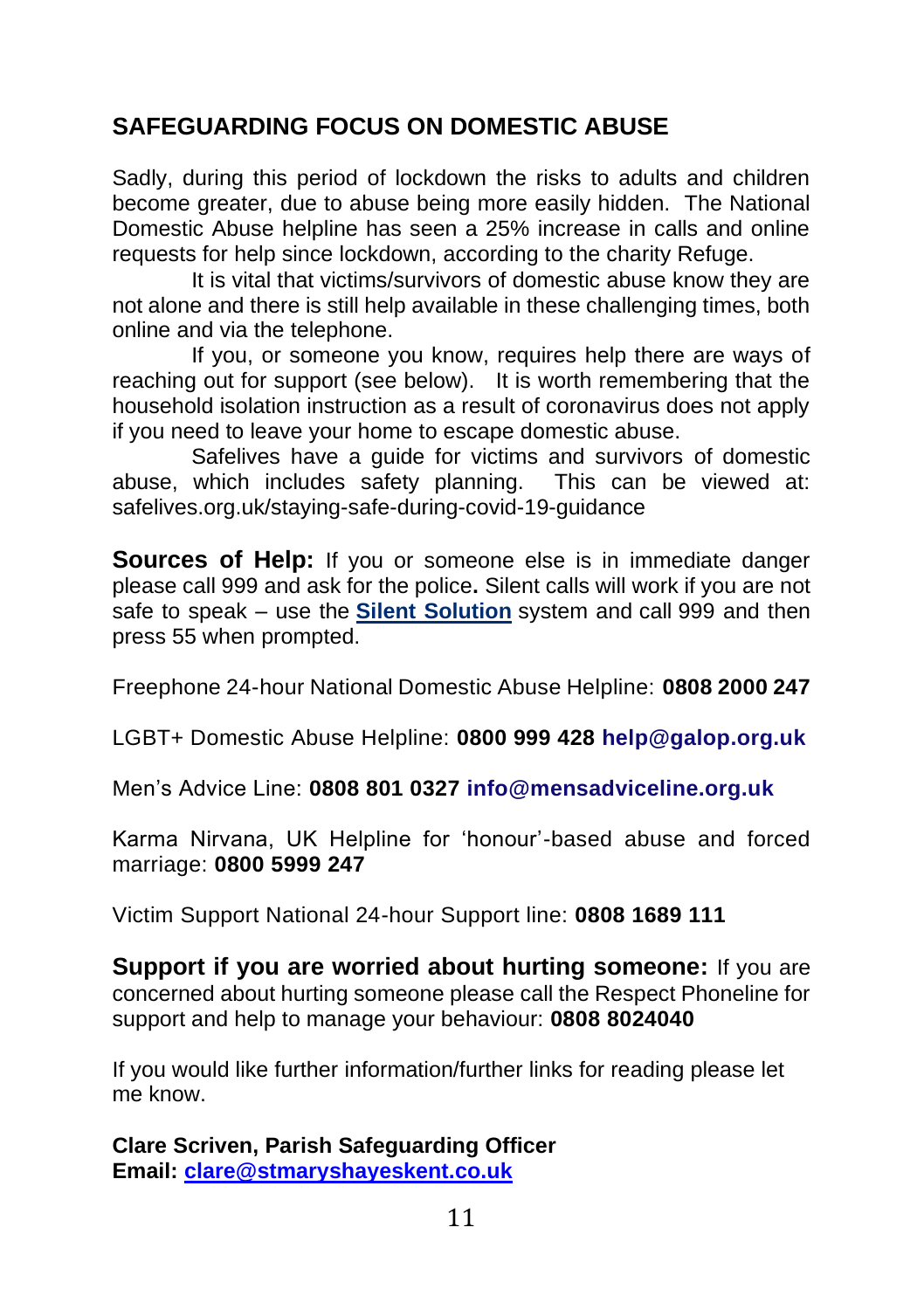# **THINGS LEFT UNDONE**

I was listening to a 'Point of View' on the radio on Sunday morning and the speaker was describing how her father had been diagnosed with cancer at a late stage. Until that diagnosis he had been writing his memoirs but had not managed to get beyond 1964 and suddenly found himself with only weeks to live. She rushed out to buy a tape recorder to try to help him finish the work. He still hadn't completed the memoirs before he died but had greatly benefited from the conversations he had had with her in the process of recording. She said 'Life always ends in the middle of a sentence,' meaning that so much is unfinished or unsaid. I thought about this and realised that this is so often true, if not always so.

When we die there is always much to finish which those who are left behind uncover as they try to sort out our affairs. For some it is unfinished projects in the garage or home, perhaps a dress never completed, a room half decorated or a novel half written. For others it may be a reconciliation in a broken friendship which was never achieved or a fractured relationship with a husband or wife or their children which was never mended.

In these terrible times of a pandemic, so many people are dying alone, only cared for by the wonderful NHS nurses, doctors and carers, many unable to be visited by their nearest and dearest who are isolated at home with double grief. Certainly here is life cut short 'in the middle of a sentence'.

The reason for writing this is not to depress you or to encourage you to finish doing every material project in your life such as decorating rooms or finishing a piece of dressmaking, because leaving these things unfinished does not matter in the larger scheme of life. The purpose of writing this is to remind MYSELF (and perhaps you too) that what matters to me, as a disciple of Christ, is to walk with Him every step of my life and to love Him with my whole heart to the end. This must, of course, involve attempting to mend fractured relationships and saying all the things I want or need to say before my time runs out.

If I can do this, Christ will be delighted for me to pursue my passion for things in his beautiful world, be it bird watching, decorating, travelling the world or writing a novel. But I hope that when I die the only things that I will leave behind 'in the middle of a sentence' will be these activities. I hope I will be found close to Him and meet the end of my journey with Him on earth without fear, not 'in the middle of a sentence' but knowing that He has loved me from the beginning of time and gave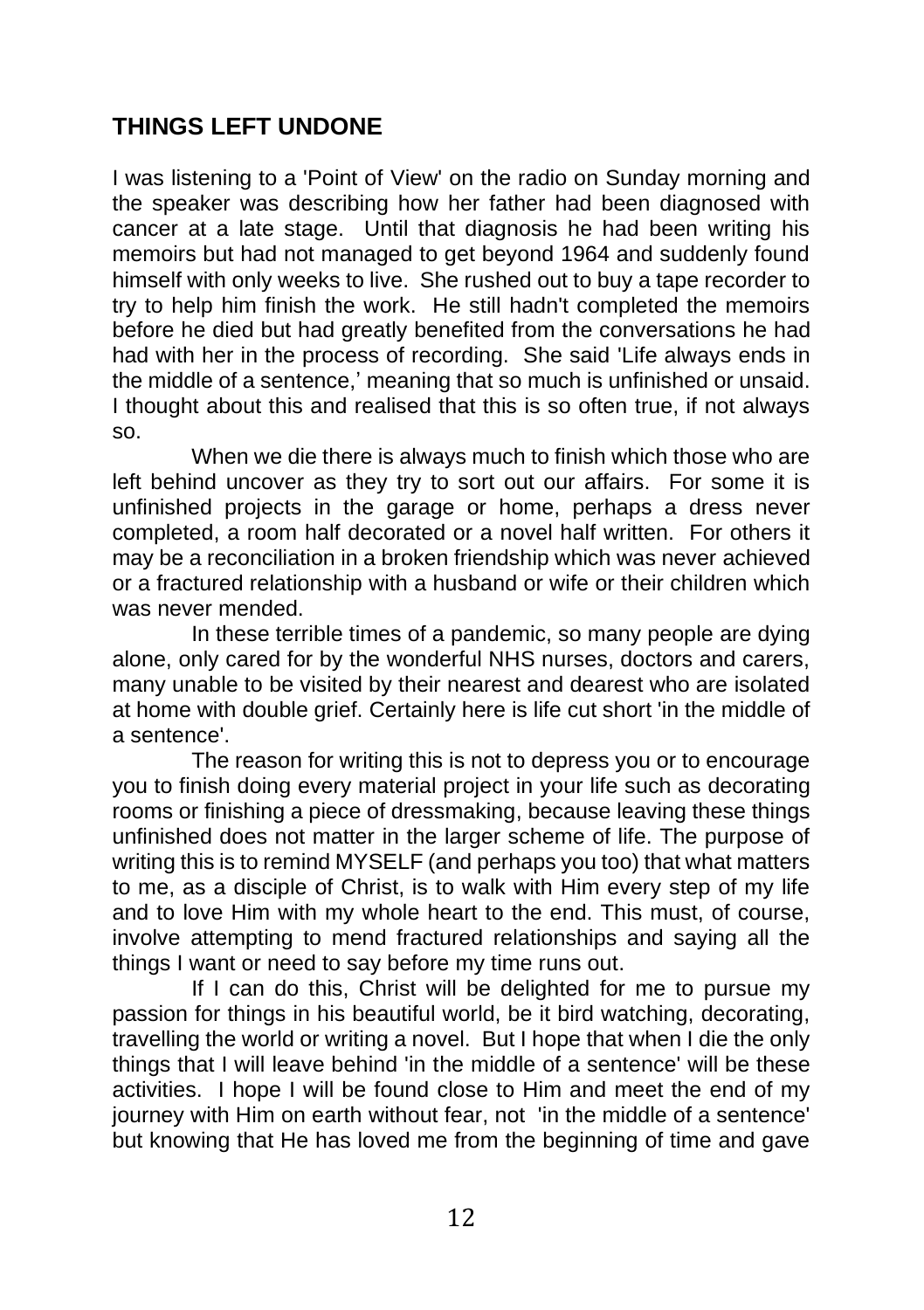his life for me so that I may enjoy his love forever, freed from my sin and clothed in His righteousness before God the Father.

### **David Langford**

## **BROMLEY CHURCH FOODBANKS WORKING TOGETHER**

Many of you will know that the Covid-19 crisis has put additional strain on foodbanks and the Bromley Borough Foodbank is no exception. In light of this, St Mary's has been working in conjunction with Deep Water Baptist Church, Hayes Primary and Hayes Secondary schools and St Mary's Pre-school, to set up a local initiative – 'Hayes Community Foodbank'. This came about through discussions with Hayes Primary before the lockdown began. Initially, members of the Senior Leadership Team were concerned about families whose children would usually receive a free hot meal at school each day. This was echoed by the Secondary school and we were asked if St Mary's could issue vouchers for the Bromley Borough Foodbank if necessary. St Mary's is an authorised referral agency; however, the Trussell Trust foodbanks have strict guidelines, e.g. no more than two visits in a six-month period, as they are looking at the long term and signposting, so people should not need to return. As the current crisis takes hold, the main reasons for people needing to seek help are varied. Main factors include job loss and wage cuts and also with children at home, there is a need for more food throughout the day; some would also usually receive a free hot meal at school. These issues should improve when restrictions are lifted and schools return. The scope for the Hayes Community Foodbank is therefore, slightly different from that of the Bromley Borough Foodbank. Our role is to fulfil all requests from Hayes residents and families whose children attend either Hayes school or St Mary's Preschool, because the main bulk of funding came from the schools' PTAs and the Hayes Trust. Over the five weeks we have been operational, a small team of volunteers including Hayes Primary staff and parents, has delivered food every Monday and Tuesday. We have catered for 44 adults and 90 children; some families request food each week and some more occasionally but every week there are new people, as the impact of the lockdown becomes apparent. It is hoped that our local initiative will help to relieve pressure from the main Bromley Borough Trussell Trust foodbank, so they can focus on those who would ordinarily be more vulnerable.